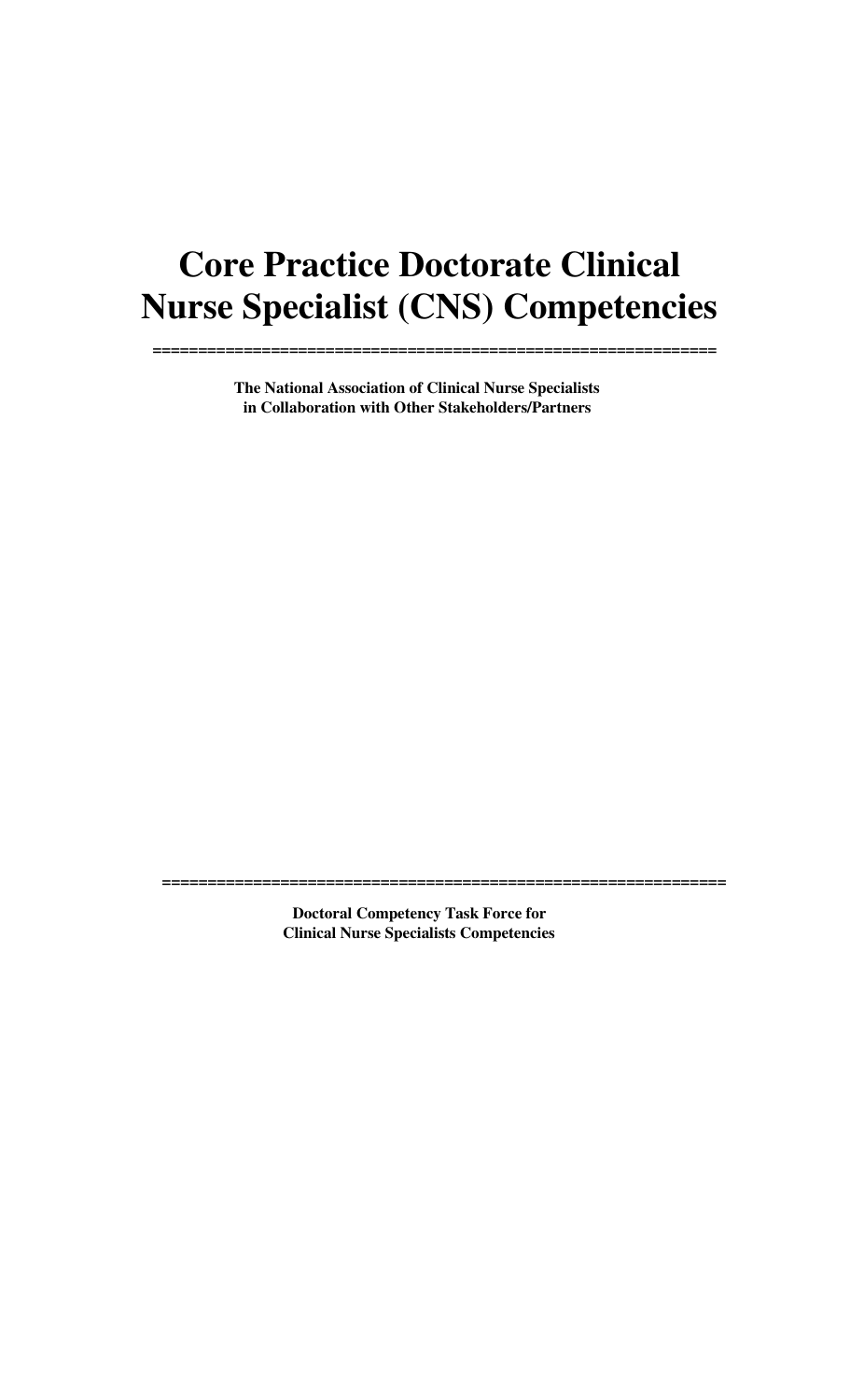**Core Practice Doctorate Clinical Nurse Specialist (CNS) Competencies** 

**December 2009** 

**Prepared by the Facilitators of CNS Practice Doctorate Competencies Taskforce** 

**National Association of Clinical Nurse Specialists**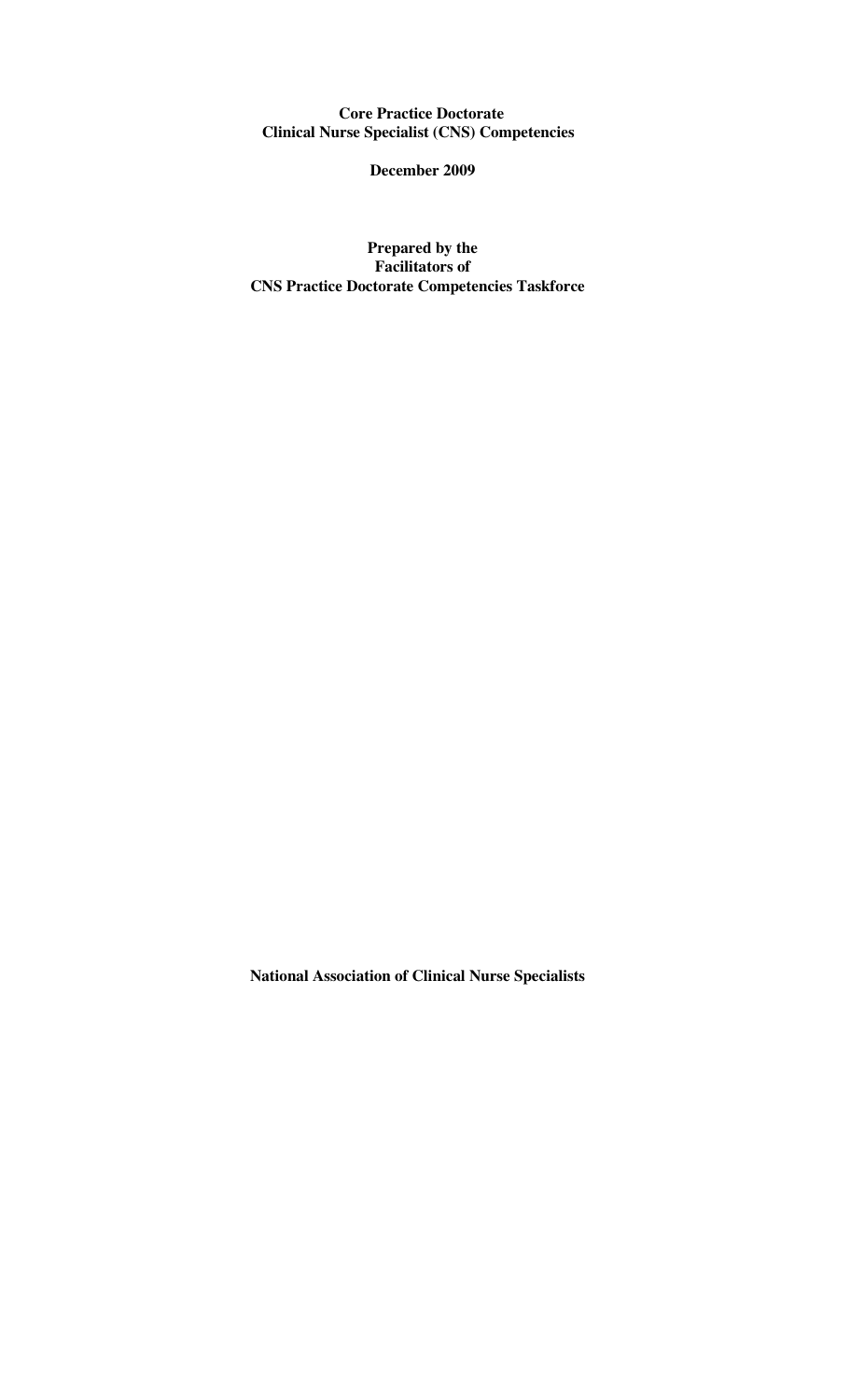#### **Task Force for Development of Core Practice Doctorate Clinical Nurse Specialists (CNS) Competencies**

### **NACNS Facilitators**

| Sue Sendelbach, PhD, RN, CCNS, FAHA            | Peggy Gerard, DNSc, RN              |
|------------------------------------------------|-------------------------------------|
| Co-Chair                                       | Co-Chair                            |
| Kathy Baldwin, PhD, RN, ACNS, ANP,<br>GNP, CEN | Ann Jacobson, PhD, RN, CNS, ACNS-BC |

Phyllis Gaspar, PhD, RN

Association of Women's Health, Obstetric,

and Neonatal Nurses

#### **Doctoral Competency Task Force Members**

| Jeff Albaugh, PhD, APRN, CUCNS                                                                              | Anne Alexandrov, PhD, CCRN, FAAN                                                         |
|-------------------------------------------------------------------------------------------------------------|------------------------------------------------------------------------------------------|
| Society of Urologic Nurses and Associates                                                                   | American Association of Critical-Care Nurses                                             |
| Linda Altizer, RN, MSN, ONC, CLNC                                                                           | Lucinda M. Asher, MSN, RN, CNS                                                           |
| National Association of Orthopaedic Nurses                                                                  | Society of Pediatric Nurses                                                              |
| Carolyn Baird, MEd, MBA, RN-C, CARN-                                                                        | Arlene Blix, DrPh, RN, CHES                                                              |
| AP International Nurses Society of                                                                          | American Association of Occupational Health                                              |
| Addictions                                                                                                  | <b>Nurses</b>                                                                            |
| Jan Buelow, PhD, RN, CNS                                                                                    | Melissa Craft, RN, PhD, AOCN                                                             |
| American Association of Neuroscience                                                                        | National Association of Clinical Nurse                                                   |
| <b>Nurses</b>                                                                                               | Specialists                                                                              |
| Kathleen R. Delaney, PhD, RN, PMH-NP<br>International Society of Psychiatric-Mental<br><b>Health Nurses</b> | Barbara L. Drew, PhD, APRN, BC<br>American Psychiatric Nurses Association                |
| Terri Girt, MSN, ACNS-BC and Diane<br>Palec, MSN, CNS<br>Academy of Medical Surgical Nursing                | Barbara J. Hasbargen, MSN, RN, CNN, CNS<br><b>American Nephrology Nurses Association</b> |
| Judi Hertz, PhD, RN<br>National Gerontological Nursing Association                                          | Pamela A. Kulbok DNSc, APRN, BC<br>Association of Community Health Nurse<br>Educators    |
| Kay Mueggenburg, PhD, MSN, RN                                                                               | Jean A. Proehl RN, MN, CEN, CCRN, FAEN                                                   |
| Hospice and Palliative Nurses Association                                                                   | <b>Emergency Nurses Association</b>                                                      |
| Wanda Rodriguez., MA, RN, CCRN                                                                              | Janet A. Secrest, PhD, RN                                                                |
| American Society of PeriAnesthesia Nurses                                                                   | <b>Association of Rehabilitation Nurses</b>                                              |
| Kathleen Simpson, PhD, RNC, FAAN                                                                            |                                                                                          |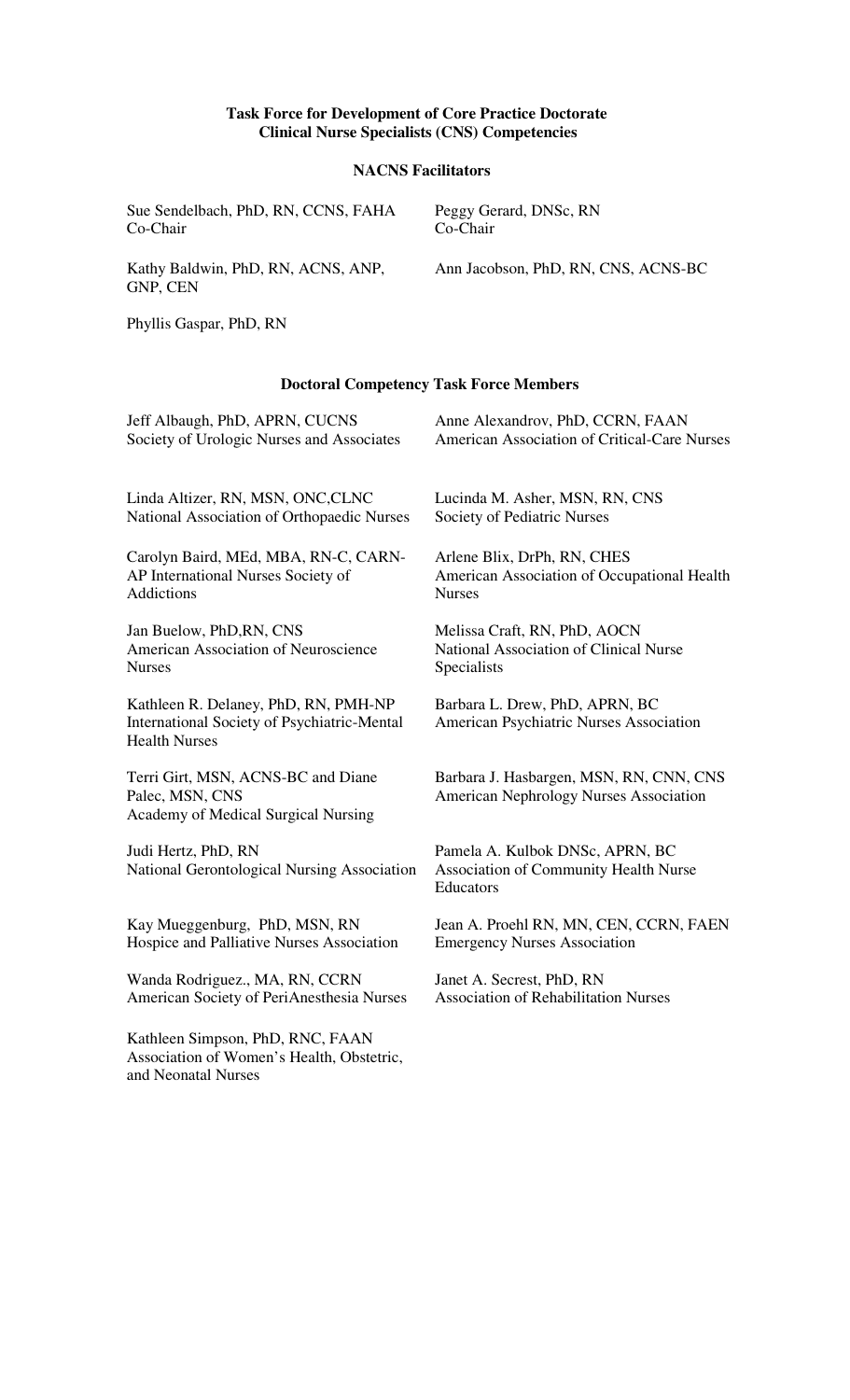#### **ENDORSEMENTS**

NOTE: The National Association of Clinical Nurse Specialists is currently seeking organizational endorsement of the Core Practice Doctorate Clinical Nurse Specialist (CNS) Competencies. Endorsement is defined as a general philosophical agreement with the competencies. A complete list of endorsing organizations will be added to this page following completion of the endorsement process and will be included in the final, printed edition.

- 1. American Society of PeriAnesthesia Nurses, ASPAN
- 2. American Nephrology Nurses Association, ANNA
- 3. Association of Women's Health, Obstetrics and Neonatal Nursing, AWHONN
- 4. Hospice and Palliative Nurses Association, HPNA
- 5. National League for Nursing, NLN
- 6. Emergency Nurses Association, ENA
- 7. Academy of Medical-Surgical Nurses (AMSN)
- 8. Oncology Nursing Society (ONS)
- 9. American Association of Colleges of Nurses (AACN)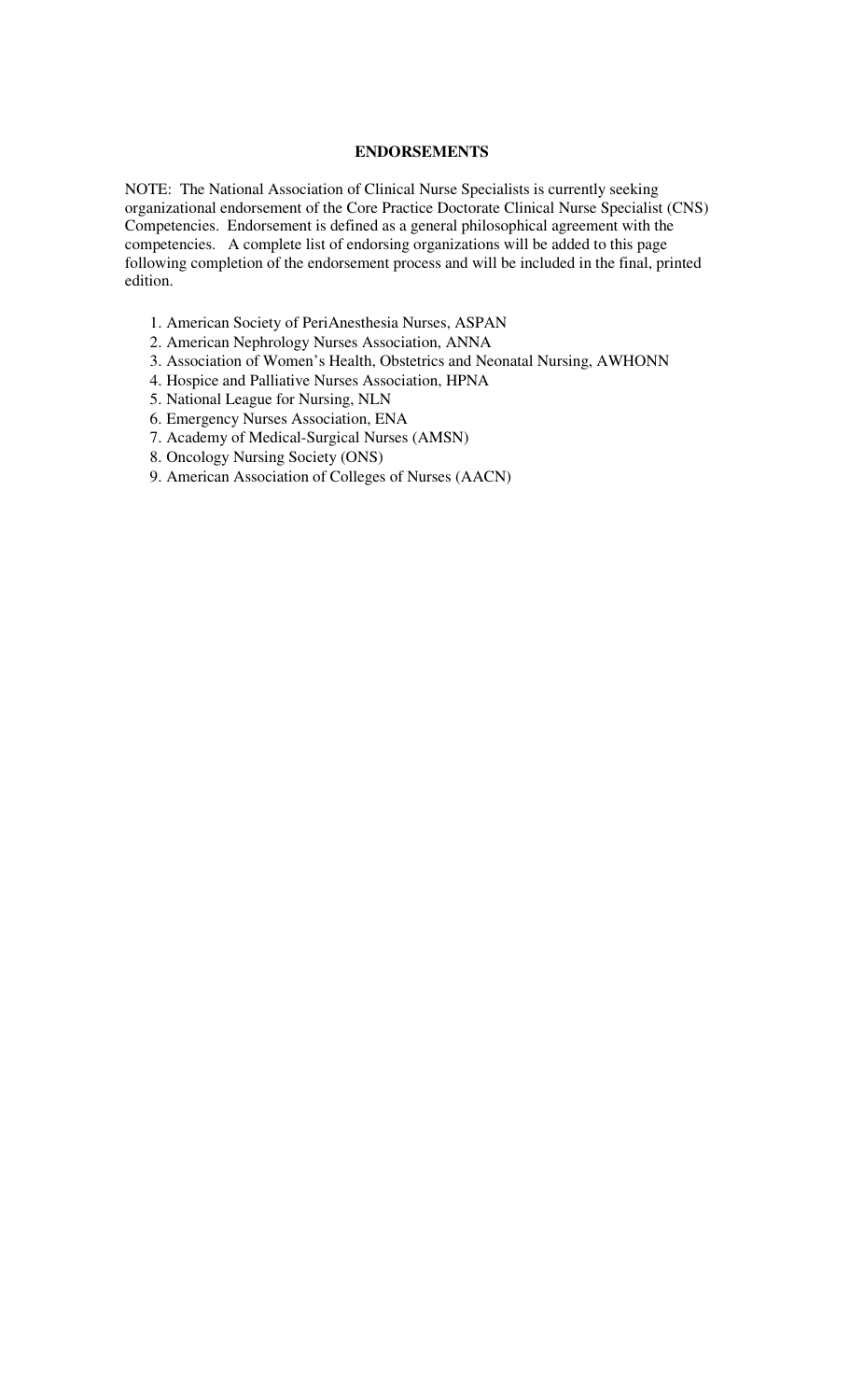#### **2007 NACNS Summit Participants**

**Organization**<br>American Association of Critical-Care nurses Linda Bell, RN, MSN American Association of Critical-Care nurses American Association of Colleges of Nursing Joan Stanley, PhD, CRNP, FAAN American Association of Neuroscience Nurses Janice Buelow, PhD, RN American Association of Occupational Health Nurses, Inc American Nephrology Nurses Association Barbara Hasbargen, CNS, CNN American Nurses Association Mary Jean Schumann, MSN, RN, CPNP American Nurses Credentialing Center Mary Smolenski, EdD, APRN, BC, FAANP, CAE American Organization of Nurse Executives Linda Everett, PhD, RN American Psychiatric Nurses Association Barbara L. Drew, PhD, APRN, BC American Public Health Association, Public Health Nursing Section Association of Community Health Nursing Educators Association of Women's Health, Obstetric and Neonatal Nurses Board of Certification for Emergency Nurses Darleen Williams, MSN, RN, CEN Carson Company, LLC Winifred Carson-Smith, Esquire Commission on Collegiate Nursing Education Patti Eisenberg, RN, CNS International Nurses Society on Addictions Carolyn Baird, RN-BC, Med, CARN-AP, CCDP-D International Society of Psychiatric-Mental Health Nurses MMR Consulting , LLC Melinda Mercer Ray, MSN, RN National Council of State Boards of Nursing Nancy Chornick, PhD, RN, CAE National Gerontological Nursing Association Judith Hertz, PhD, RN Oncology Nursing Society Julie Painter, MSN, RN, OCN Society of Pediatric Nurses Sandra Mott, PhD, RN-BC Society of Urologic Nurses & Associates Jeffrey Albaugh, PhD(c), APRN, CUCNS Doctoral Competencies Task Force Leaders Kathleen M. Baldwin PhD, RN, CNS, ANP, GNP

**NACNS** 

Janice White, APRN, BC, COHN-S/CM

Debra Gay Anderson, PhD, APRN, BC

Pamela Levin, RN

Joanne Goldbort, MSN, RN

Kathleen R. Delaney RN, PhD, APN

Phyllis Gaspar, PhD, RN Peggy Gerard, DNSc, RN Ann F. Jacobson, PhD, RN Sue Sendelbach, PhD, RN CCNS, FAHA Christine Carson Filipovich MSN, RN Theresa M. Murray RN, MSN, CCRN, CCNS Jo Ellen Rust, MSN, RN, CNS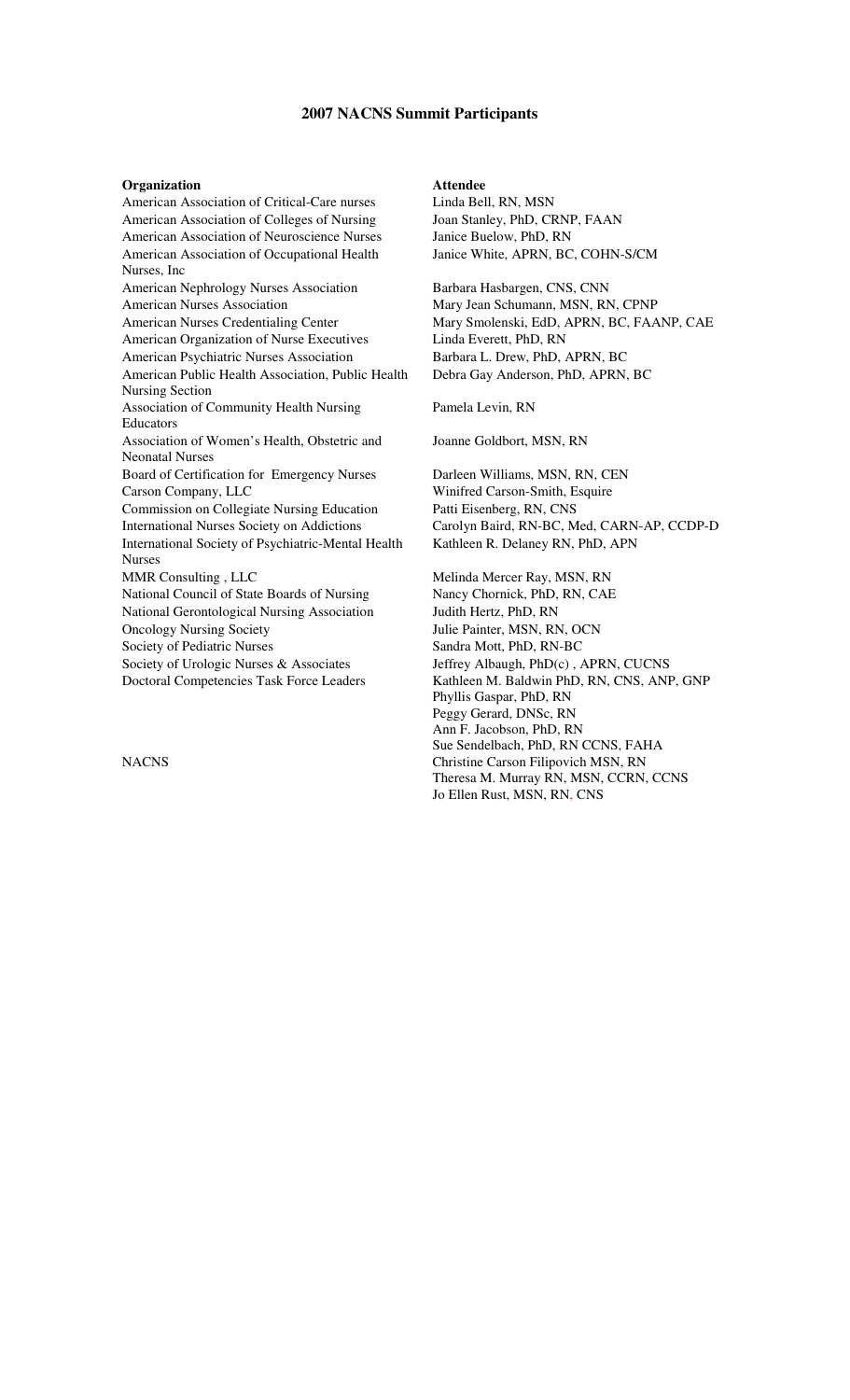## **VALIDATION PANEL**

Nancy Albert, PhD, RN, CCNS, CCRN, CAN, FAHA, FCCM Cleveland Clinic

Jan Bingle, MS, RN Community Health Network

Ann Hughes, RN, PhD, ACHPN, FAAN Clinician Laguna Honda Hospital & Rehabilitation Center/SFDPH

Jeff Jones, DNP, RN, CNS, BC, LNC Pinnacle Mental Health Associates, Inc.

Brenda Lyon, DNS, RN, FAAN University of Indiana

Susan Paschke, MSN, RN, C, CNA Cleveland Clinic

Mary Fran Tracy, PhD, RN, CCNS, CCRN, FAAN Fairview University Hospital and Clinics

Pat Bielecki, MSN, RNC-OB, APN/CNS Advocate Health Care

Angela Clark, PhD, RN, CNS, FAAN, FAHA University of Texas - Austin

Dena Jarog, DNP, RN, CCNS St. Joseph's Hospital

Ruth Lindquist, PhD, RN, APRN BC, FAAN University of Minnesota

Grace Newsome, EdD, APRN, BC, FNP National League for Nursing Accrediting Commission

JoEllen Rust, MSN, RN, CNS Clarian Health

Sharon Tucker, PhD, RN Mayo Clinic

#### **PILOT STUDY VALIDATION PANEL**

 Karen Budd, PhD, RN Kent State University

 M. Patrice McCarthy, PhD, RN, CNS University of Akron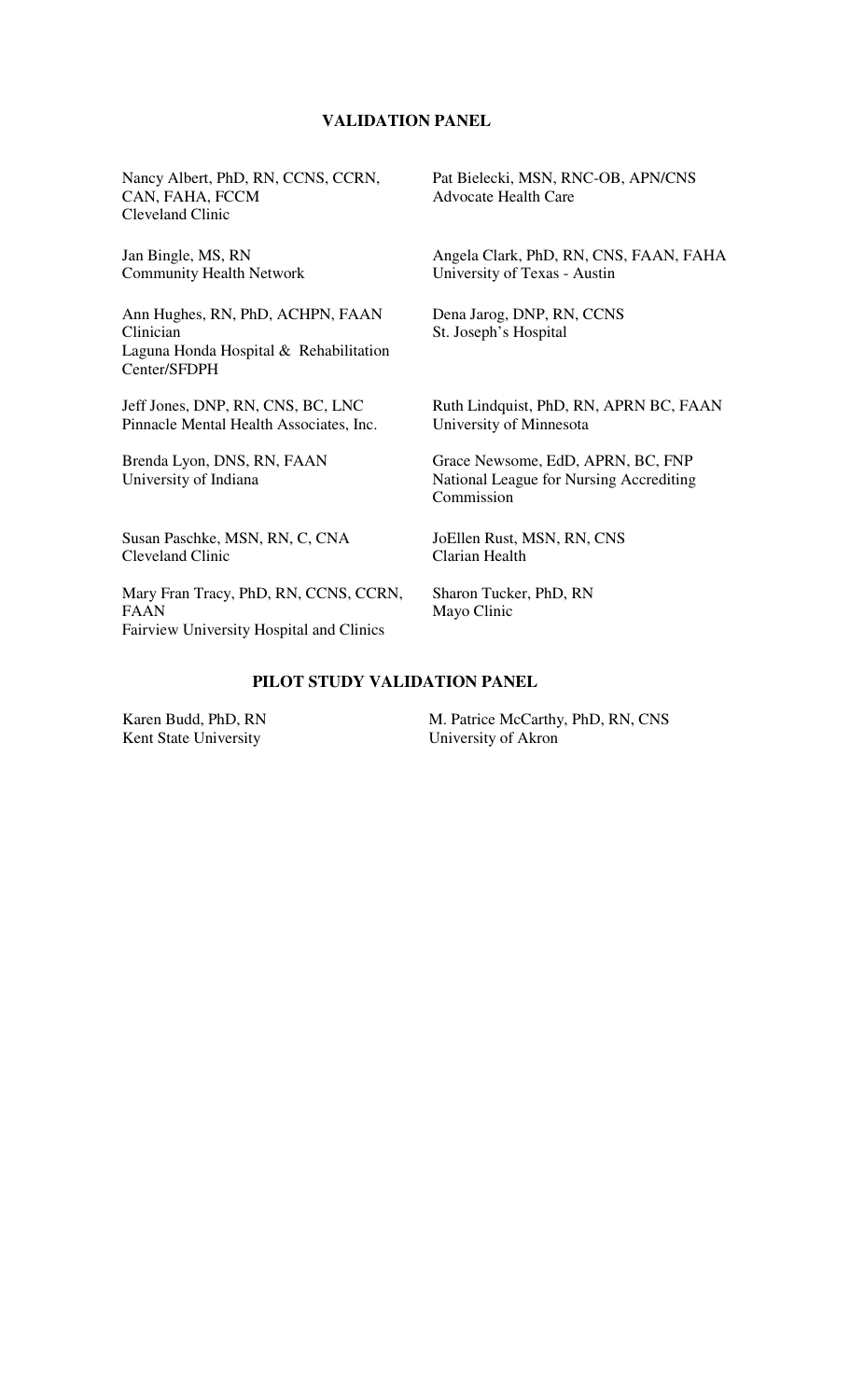#### **PROJECT OVERVIEW**

#### **BACKGROUND**

In 1995, the National Association of Clinical Nurse Specialists (NACNS) released the first set of core competencies for all CNS that articulated the underpinnings of CNS practice with a set of competencies. The process used to develop the NACNS core competencies conformed to the process used by other US national nursing groups to develop competencies in 1995 (Baldwin et al, 2009). The competencies were published in the 1998 *NACNS Statement of CNS Practice and Education* and were reviewed and revised to reflect practice changes before publication of a second edition in 2004. In 2005, NACNS leaders conducted a research study to validate the core competencies in the 2004 Statement that revealed the competencies to be useful and helpful (Baldwin et al., 2009).

In 2006, the American Association of Colleges of Nursing presented *The Essentials of Doctoral Education for Advanced Nursing Practice* that recommended the Doctor of Nursing Practice (DNP) be established as the highest practice degree in nursing. This document was the catalyst for development of practice doctorate programs across the country. The National Organization of Nurse Practitioner Faculties was the first Advanced Practice Nursing (APN) specialty organization to develop practice doctorate competencies (http://www.nonpf.com/index.cfm). In July 2006, NACNS invited specialty nursing organizations, nursing accrediting organizations and other stakeholder groups to a CNS Educational Summit to discuss implications of the DNP movement for CNS education and practice. At the conclusion of the 2006 Summit, participants unanimously requested that NACNS convene a formal taskforce to develop competencies for CNS practice at the doctoral level. This recommendation was endorsed by the NACNS Education Committee and forwarded to the NACNS Board of Directors. In response to this request, NACNS convened a Doctoral Competency Task Force to be facilitated by five members of NACNS (Katherine Baldwin, Phyllis Gaspar, Peggy Gerard, Ann Jacobson and Sue Sendelbach) and invited specialty organizations to send representatives to participate in the project.

#### **DOCTORAL COMPETENCY TASK FORCE**

The Doctoral Competency Task Force consisted of representatives from NACNS and 19 nursing organizations charged with identifying and reaching consensus on practice doctorate competencies for clinical nurse specialists. The goal was to develop Core Practice Doctorate CNS Competencies to reflect the advanced knowledge and skills CNSs obtain through practice doctorate education. CNS practice doctorate programs provide broader and more in-depth preparation for the APN role that includes, but is not limited to, an expanded theoretical and scientific foundation for practice; expertise in knowledge synthesis and translation into practice; expertise in evaluating system-level issues, designing solutions and leading organization-wide change; development of leadership skills that promote *interprofessional* collaboration; employing information technology to improve systems of care and the ability to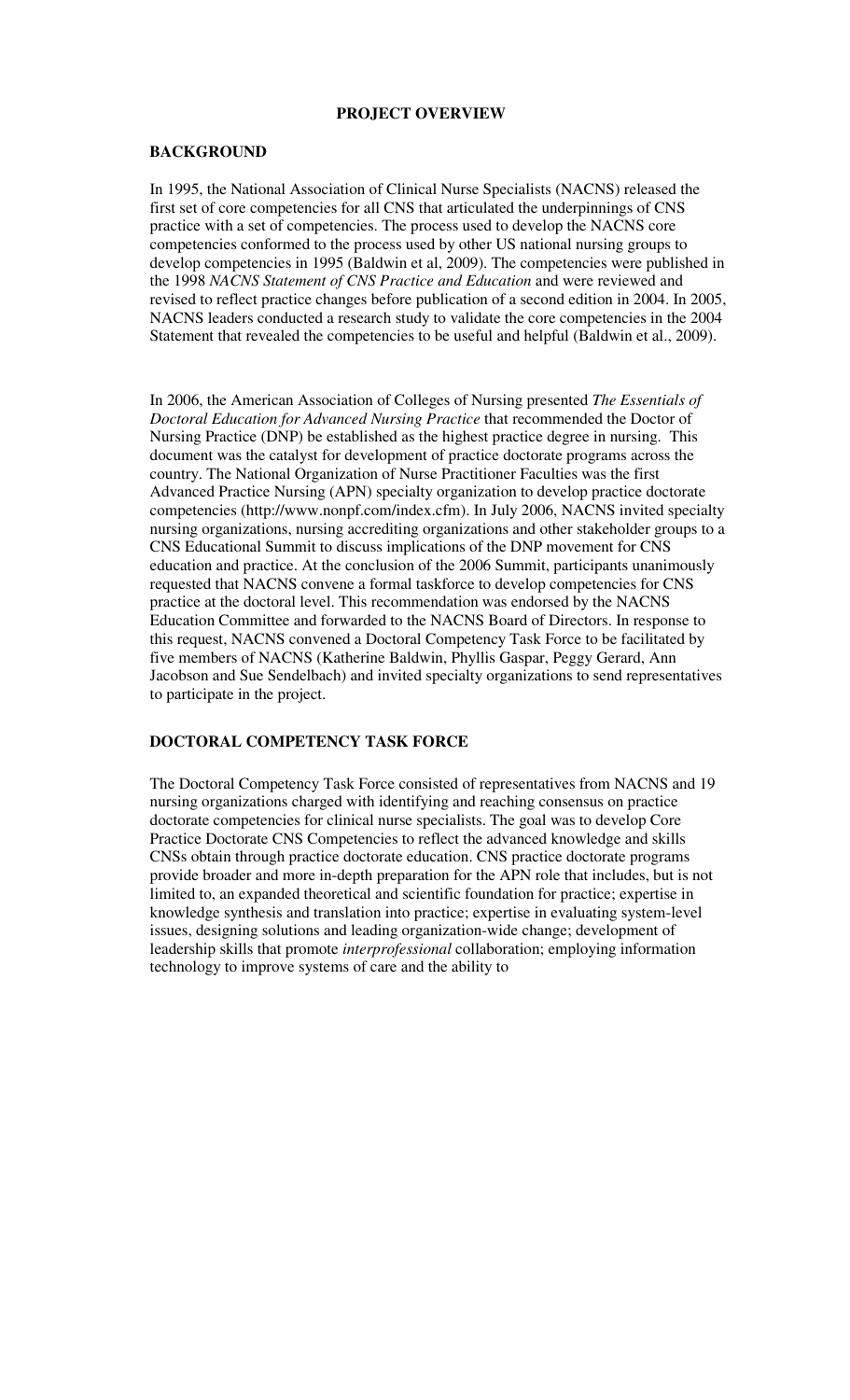influence and shape health policy. The Spheres of Influence was used as the organizing framework for the practice doctorate competencies.

The Doctoral Competency Task Force began meeting in April 2007 and completed their work in December 2007. Statements published by professional nursing organizations that identified competencies as either specific to CNS practice or more generally to advanced practice were reviewed by Task Force members and compared to the CNS competencies in the NACNS *Statement on Clinical Nurse Specialist Practice and Education* (2004).

Identified competencies from specialty organizations were compared and contrasted against NACNS competencies. Consensus between competencies was defined as the following:

- **strong consensus** competency identified in at least seven specialty nursing organization documents and the NACNS *Statement*;
- **moderate consensus** competency identified in four to six documents of specialty organizations and the NACNS *Statement*;
- **unique to NACNS** competency included in the documents of three or fewer specialty nursing organizations and present in the NACNS *Statement*; or
- **unique to specialty organizations** competency included in documents of three or fewer specialty nursing organizations but not in NACNS *Statement*.

Each competency was reviewed, rated by one panel member and evaluated by a second panel member. In addition, these lists of competencies were compared to the list of CORE CNS competencies being developed simultaneously through another national consensus process. Based on the results of these reviews, the Task Force synthesized competencies and reframed them at a doctoral level. In addition, the Task Force identified the need for additional competencies reflective of practice doctorate preparation and added them to the list. The competencies were again reviewed by all members of the Task Force to build consensus. The draft Core Practice Doctorate CNS Competencies were presented at the 2007 NACNS Summit for review and discussion. These draft competencies were refined by the Task Force members based on feedback from Summit participants and the NACNS Education Committee.

The Doctoral Competency Task Force finalized their work in January 2008, and the competencies were presented to the NACNS Board of Directors (BOD) for approval.

#### **VALIDATION PANEL**

After approval by the Board of Directors, an independent Validation Panel was asked to evaluate the draft Core Practice Doctorate Clinical Nurse Specialist (CNS) Competencies. The Validation Panel had broad representation from clinical nurse specialists and nursing-related organizations, including perspectives from practice and education. An electronic survey was used to obtain feedback after it was pilot tested by two CNS faculty members. The responses from these two CNS faculty were tabulated with the other members of the validation panel. The final 16-member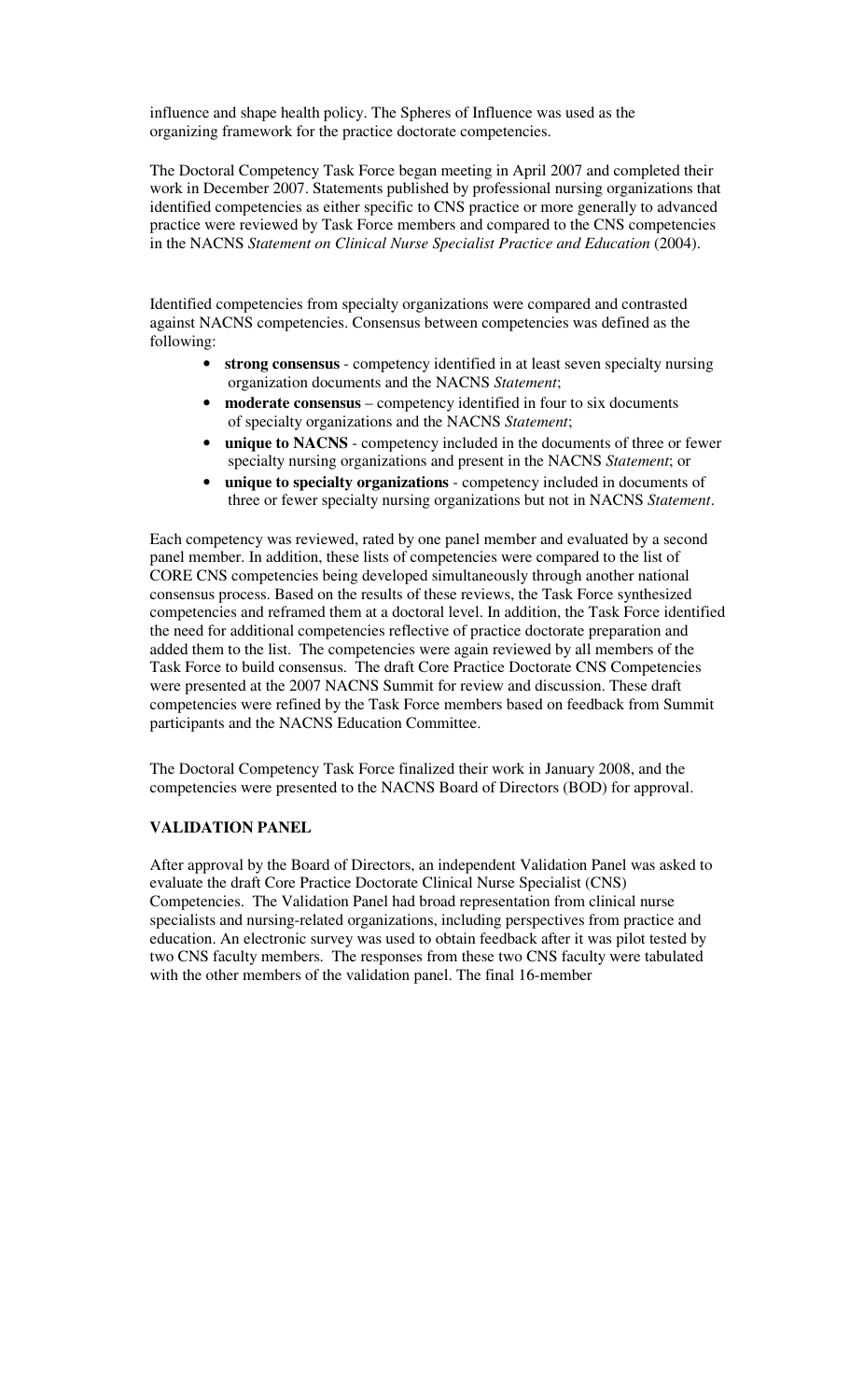panel consisted of individuals who were identified as having expertise relative to CNS practice and experience in one or more of the following areas:

- CNSs involved in delivery of acute health care;
- education of CNSs;
- accreditation of graduate nursing education programs;
- employment of CNSs; and/or
- past presidents of NACNS.

All respondents were contacted through e-mails by Dr. Diana Biordi, consultant to the Validation Panel and Public Validation process. The e-mail included an invitation to participate and was accompanied by: 1) a letter of invitation directed by name to the email respondent that explained the Validation Phase and process, 2) an introduction to and history of the Task Force effort, and 3) a questionnaire asking respondents to evaluate the competencies for:

- **RELEVANCE:** Is the competency necessary for the CNS prepared with a clinical doctorate? Response options were "yes," "no" and "don't know;"
- **SPECIFICITY:** Is the competency stated specifically and clearly? Response options were "yes," "no" and suggested rewording; and
- **COMPREHENSIVENESS:** In your opinion, is there any aspect of a doctorally prepared CNS's knowledge, skill or personal attributes that are missing from this list of competencies? Respondents were asked to list any additional competencies they felt were missing.

Respondents were given four weeks to respond (from Oct. 17 through Nov. 17, 2008).

The Validation Panel responses demonstrated support for the competencies and provided valuable feedback that was considered and incorporated into the proposed Core Practice Doctorate CNS Competencies. There was overwhelming agreement of the relevance of the competencies by the Validation Panel, and most were considered to be worded clearly.

### **PUBLIC VALIDATION**

The third and final phase in the development of the Core Practice Doctorate CNS Competencies was a public comment period from March 18 to April 22, 2009. Comments were solicited through use of a validation survey which was posted on the NACNS web site and advertised via the CNS list serve. The validation survey asked the following questions about each competency:

- **RELEVANCE:** Is the competency NECESSARY for an entry level CNS prepared with a practice doctorate regardless of specialty, population or setting? Response options were "yes," "no" and "don't know;"
- **SPECIFICITY:** Is the competency stated specifically and clearly? Response options were "yes," "no" and suggested rewording; and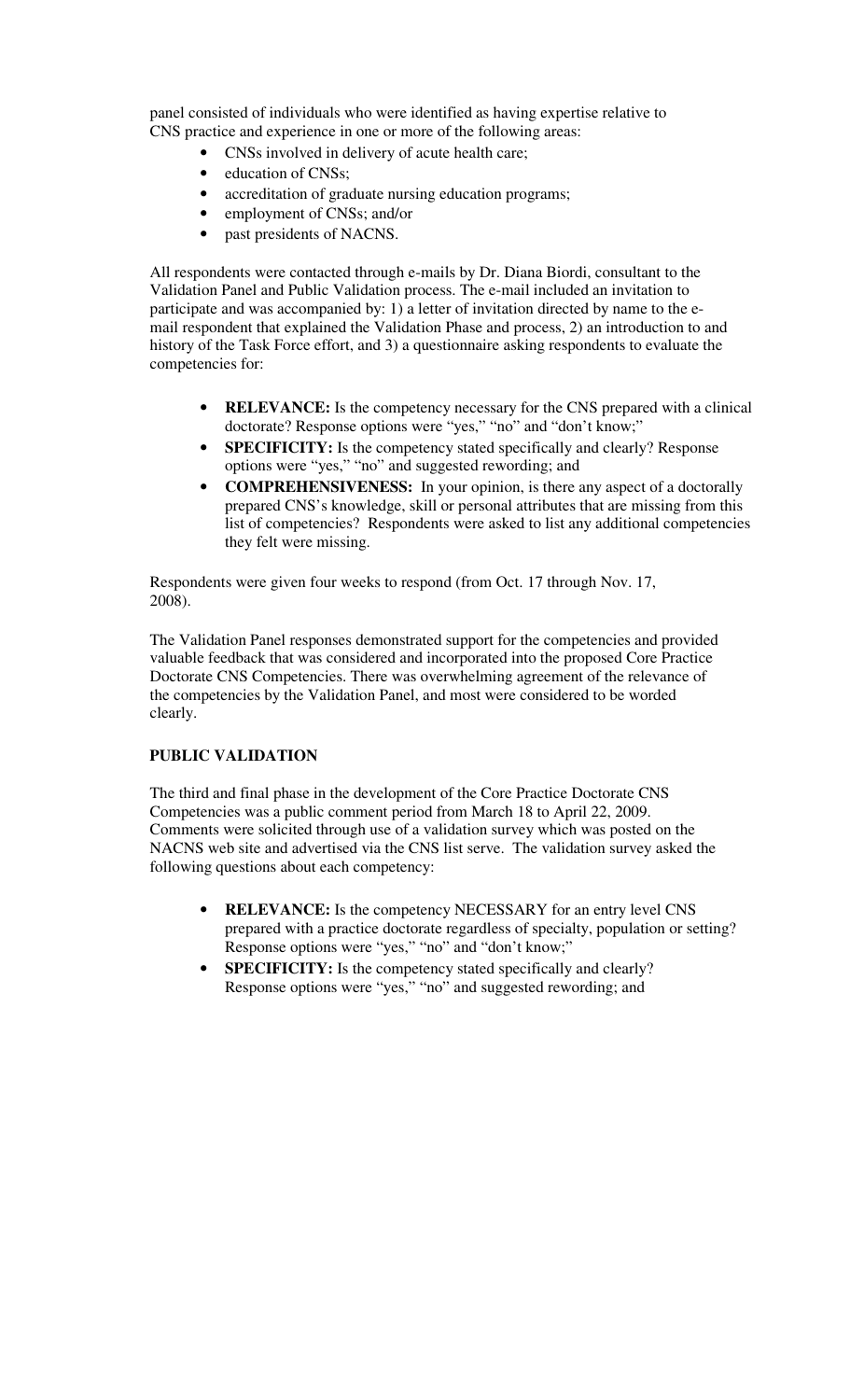• **COMPREHENSIVENESS:** In your opinion, is there any aspect of a doctorally prepared CNS's knowledge, skill, or personal attributes that are missing from this list of competencies? Respondents were asked to list any additional competencies they felt were missing.

Of the 692 surveys respondents, 358 (54%) were CNSs, 139 (21%) were academics, and 41 were Master's students (6.2%). The results of the Public Validation demonstrated overwhelming affirmation of the competencies and provided valuable feedback for additional minor refinement. Following the completion of the validation survey, three additional competencies were added and editorial changes were made to some of the existing competencies to produce the final set of 22 competencies.

The NACNS Board of Directors approved the final competencies on June 12, 2009. The Core Practice Doctorate CNS Competencies are comprehensive behaviors expected of graduates at completion of practice doctorate CNS programs.

The Core Practice Doctorate Clinical Nurse Specialist Competencies should be used with the *National CNS Competency Task Force Organizing Framework and Core Competencies* (2008) and the AACN *Essentials of Doctoral Education for Advanced Nursing Practice* (2006) to inform education programs and employer expectations. In addition, NACNS intends that the Core Practice Doctorate CNS Competencies will be used along with the other requirements for APRN education programs delineated in the *Consensus Model for APRN Regulation: Licensure, Accreditation, Certification and Education* (2008) to inform the education and practice of clinical nurse specialists. CNS programs should use the Core Practice Doctorate CNS Competencies along with the APRN competencies and nationally validated population-focused competencies to guide curriculum development. Due to the wide range of specialties in which CNSs practice, these competencies are intended to reflect CNS practice across all specialties, populations and settings. Fundamental to these competencies is that the CNS maintains clinical privileges, certifications (when available) and advanced practice recognition according to state and institutional requirements.

#### **ENDORSEMENTS**

At the completion of the work of the Public Validation period, the competencies were sent to nursing organizations for endorsement.

#### **PUBLICATION**

NACNS is in the process of submitting a manuscript for publication that will provide a more detail description of the processes used to develop, refine and validate the Core Practice Doctorate CNS Competencies.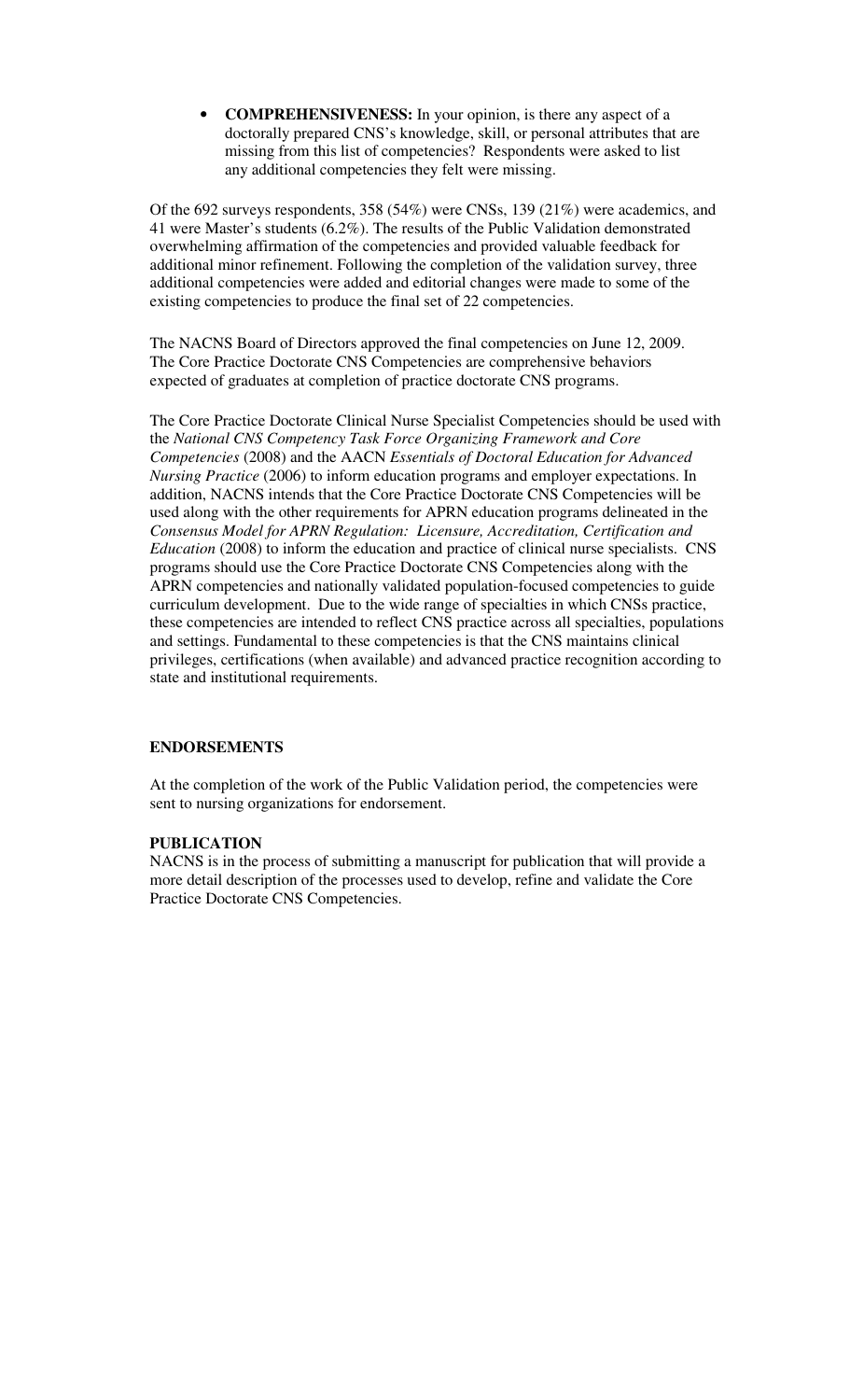#### Core Practice Doctorate Clinical Nurse Specialist Competencies© June 12, 2009

#### Preamble

The practice doctorate competencies for clinical nurse specialists (CNSs) expand upon those listed in the National Association of Clinical Nurse Specialists' *Statement on Clinical Nurse Specialist Practice and Education (2004)* and other published CNS competencies*.<sup>1</sup>* Historically CNS education has occurred at the master's level and the preponderance of published competencies reflects this level of educational preparation. Therefore, these CNS practice doctorate competencies reflect the additional knowledge, skills and abilities achieved through practice doctorate education. The "*Core Practice Doctorate Clinical Nurse Specialist Competencies*" should be used with the *National CNS Competency Task Force Organizing Framework and Core Competencies* (2008) and the AACN *Essentials of Doctoral Education for Advanced Nursing Practice* (2006) to inform educational programs and employer expectations. These competencies reflect core behaviors of all CNSs at program completion, regardless of specialty area.

CNS graduates of clinical doctorate programs have the knowledge and ability to advance health care and nursing practice by generating and disseminating new knowledge; evaluating and translating evidence into practice; employing a broad range of theories from nursing and related disciplines; designing and evaluating innovative strategies to improve quality of care and safety in all settings; improving systems of care; providing leadership that promotes *interprofessional* collaboration; and influencing and shaping health policy. Doctoral preparation for CNS practice can be expected to strengthen the already significant contribution that CNSs make in ensuring quality patient outcomes through establishing a practice foundation based on advanced scientific, theoretical, ethical, and economic principles. The NACNS practice doctorate competencies may continue to evolve as the competencies for practice focused doctorates evolve.

Definitions for italicized terms are listed in the attached Glossary of Terms (Appendix A).

Upon completion of a practice doctorate CNS program, the graduate will possess the CNS competencies listed in the National Consensus *CNS Core Competencies* (2008) and the following competencies:

#### **Sphere of Influence: Client Sphere**

1. Conducts *evidence-based*, comprehensive assessment of *client* health care needs, integrating data from multiple sources which could include the *client* and *interprofessional* team members.

2. Implements *client* assessment strategies based on analysis of psychometric properties, clinical fit, feasibility, and utility.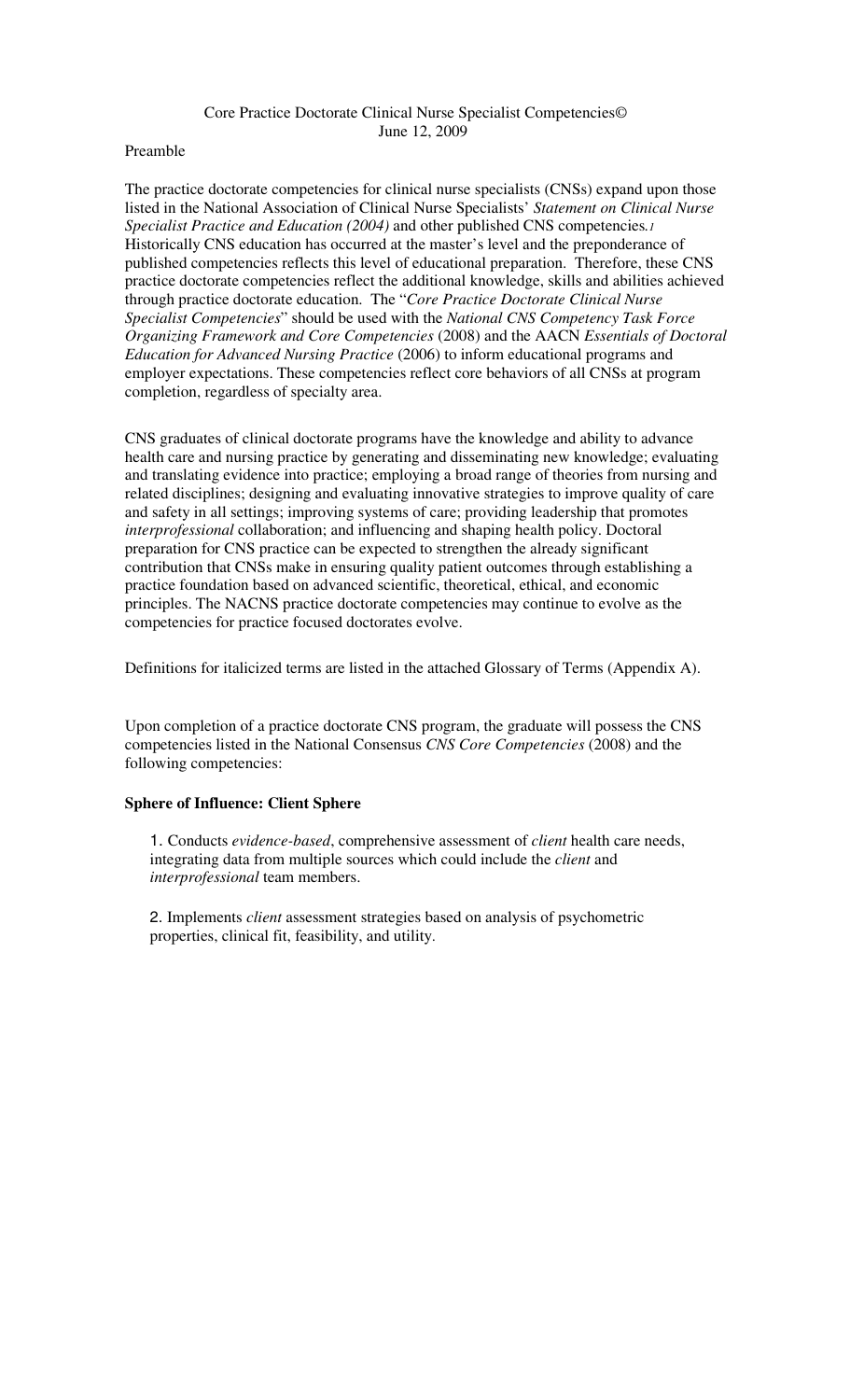3. Uses advanced clinical judgment to diagnose *client* conditions related to disease, health and illness within cultural, ethnic, behavioral and other contexts.

4. Designs, implements and evaluates a broad range of *evidence-based* interventions for *clients*, which may include prescribing and administering pharmacologic and/or other therapeutic interventions.

5. Directs the analysis and dissemination of outcomes of *client* care programs based on multiple considerations including: socioeconomic, cultural and environmental factors; epidemiology; symptomatology; cost and clinical effectiveness; satisfaction; safety; and quality.

6. Advocates for integration of *client* preferences and rights in health care decisionmaking among the *interprofessional* team.

7. Applies principles of teaching/learning and health literacy to design, provide, and evaluate *client* education.

8. Participates as a practice specialist in the translation and generation of knowledge.

9. Provides expert consultation for *clients* with complex health care needs utilizing a broad range of scientific and humanistic theories.

#### **Sphere of Influence: Nurse and Nursing Practice**

 1. Provides leadership to the *interprofessional* team to incorporate ethical principles in healthcare planning and delivery.

 2. Facilitates *interprofessional* collaboration in the achievement of practice outcomes.

 3. Provides leadership to the *interprofessional* team in translating knowledge into practice.

 4. Promotes the development of health care team members' competencies related to care delivery and evaluation, professional growth and effective team functioning.

 5. Promotes improvements in healthcare team processes as they impact clinical and fiscal outcomes.

#### **Sphere of Influence: Organization/System**

 1. Uses organizational and system theory to facilitate and create clinical environments that promote care delivery that is *evidence-based*, outcome focused, collaborative, costeffective, and ethical.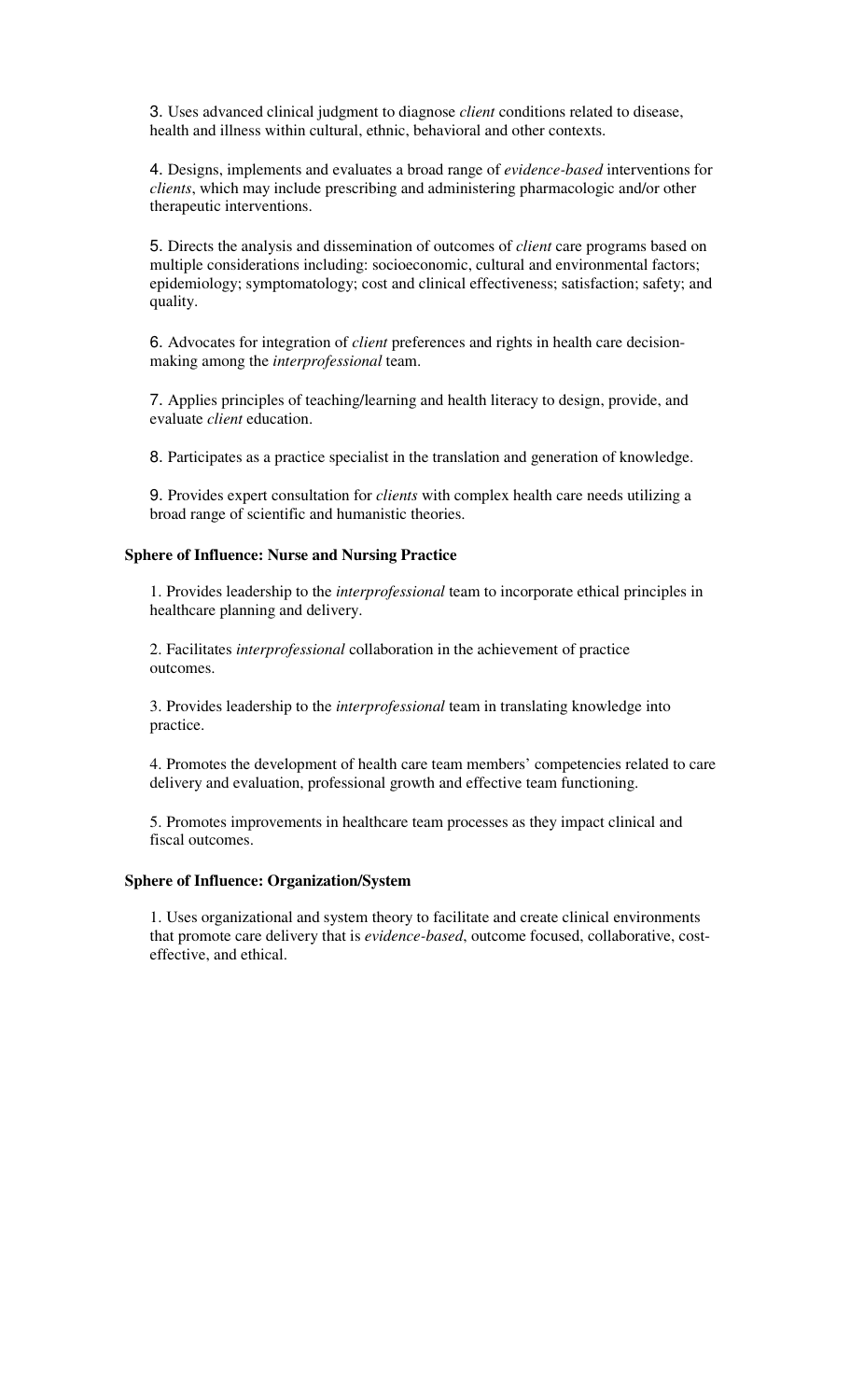2. Leads the development, management, and evaluation of information technology to promote safety, quality, and resource management.

 3. Evaluates and improves system level programs and outcomes based on the analysis of information from relevant sources, such as databases, *benchmarks*, and epidemiologic data.

 4. Develops and disseminates synthesis and application of evidence to advance client care and healthcare delivery.

 5. Designs entrepreneurial programs of care that improve(s) delivery and outcomes of health care.

 6. Secures fiscal and other resources for system-level programs and for evaluation of interventions, products and services.

 7. Shapes health care policy at local, regional, and national levels to optimize client health and healthcare system delivery.

 8. Demonstrates leadership by advocating for the profession of nursing through participating in professional organizations, boards and taskforces at the institutional, local, state, national and international levels.

#### \***client" represents patient, family, community, group, and population**

**<sup>1</sup>CNS-specific competencies**: Academy of Medical/Surgical Nurses; American Association of Critical-Care Nurses; Gerontology (American Association of Colleges of Nurses/Hartford); National Association of Clinical Nurse Specialists; National Association of Orthopaedic Nurses. **General advanced practice competencies**: American Nephrology Nurses' Association; American Psychiatric Nurses Association; Association of Community Health Nursing Educators; Association of PeriOperative Registered Nurses; International Nurses Society on Addictions; International Society of Psychiatric-Mental Health Nurses; Society of Urologic Nurses; Oncology Nursing Society; Quad Council of Public Health Nursing Organizations.